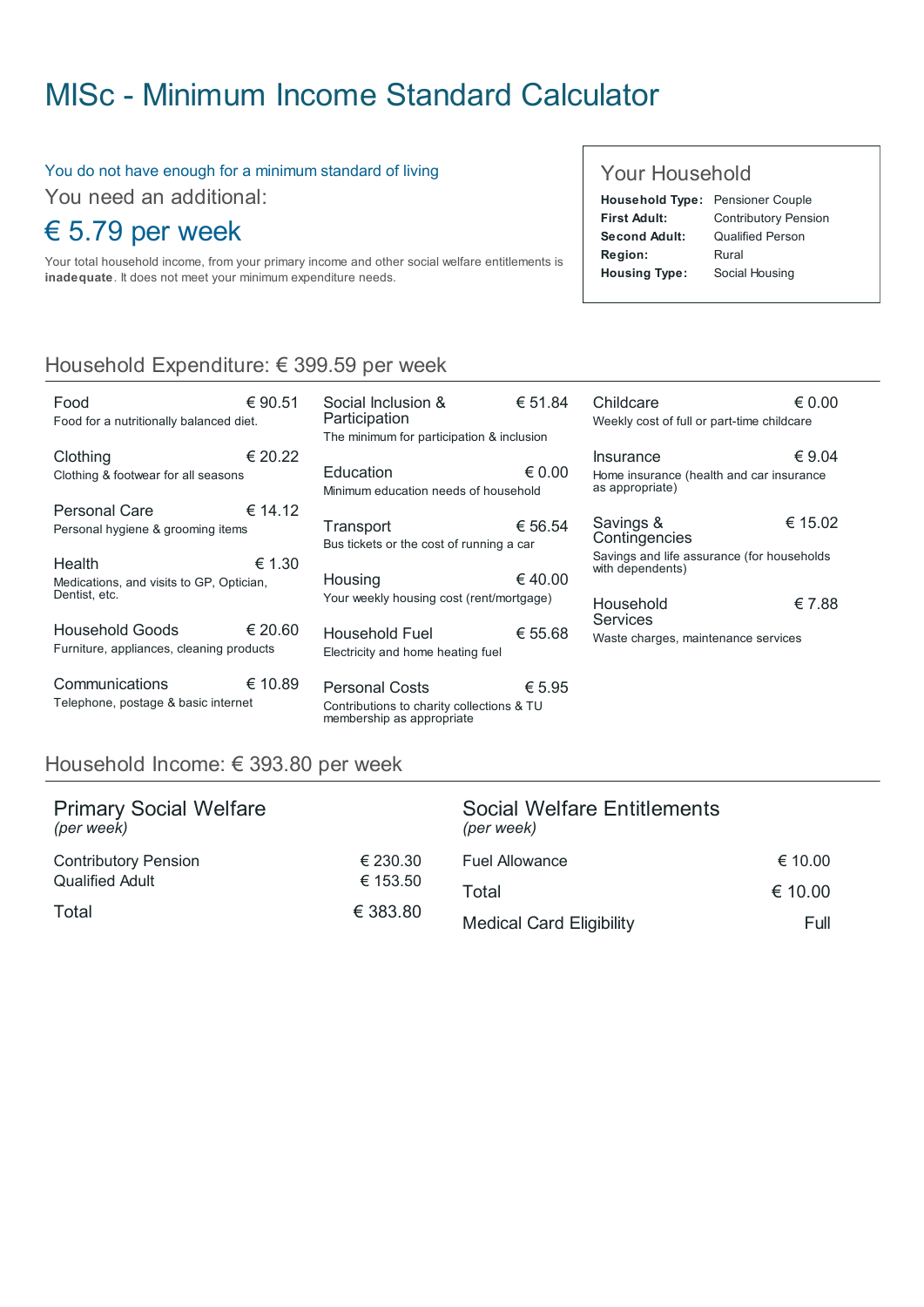# MISc - Minimum Income Standard [Calculator](http://www.misc.ie/)

#### You have enough for a minimum standard of living Your household income is adequate

Based on your primary income and other social welfare entitlements you have enough to provide for a minimum standard of living.

#### Your Household

| <b>Household Type: Pensioner Couple</b> |                             |
|-----------------------------------------|-----------------------------|
| <b>First Adult:</b>                     | <b>Contributory Pension</b> |
| Second Adult:                           | Non-Contributory Pension    |
| Region:                                 | Rural                       |
| <b>Housing Type:</b>                    | Social Housing              |
|                                         |                             |

€ 0.00

€ 9.04

€ 15.02

€ 7.88

## Household Expenditure: € 399.59 per week

| Food                                     | € 90.51 | Social Inclusion &                                                     | € 51.84         | Childcare                                                      | $\epsilon$ 0.0 |
|------------------------------------------|---------|------------------------------------------------------------------------|-----------------|----------------------------------------------------------------|----------------|
| Food for a nutritionally balanced diet.  |         | Participation                                                          |                 | Weekly cost of full or part-time childcare                     |                |
|                                          |         | The minimum for participation & inclusion                              |                 |                                                                |                |
| Clothing                                 | € 20.22 |                                                                        |                 | <b>Insurance</b>                                               | $\epsilon$ 9.0 |
| Clothing & footwear for all seasons      |         | Education                                                              | $\epsilon$ 0.00 | Home insurance (health and car insurance                       |                |
|                                          |         | Minimum education needs of household                                   |                 | as appropriate)                                                |                |
| <b>Personal Care</b>                     | € 14.12 |                                                                        |                 |                                                                |                |
| Personal hygiene & grooming items        |         | Transport                                                              | € 56.54         | Savings &                                                      | € 15.0         |
|                                          |         | Bus tickets or the cost of running a car                               |                 | Contingencies                                                  |                |
| Health                                   | € 1.30  |                                                                        |                 | Savings and life assurance (for households<br>with dependents) |                |
| Medications, and visits to GP, Optician, |         | Housing                                                                | € 40.00         |                                                                |                |
| Dentist, etc.                            |         | Your weekly housing cost (rent/mortgage)                               |                 | Household                                                      | € 7.8          |
|                                          |         |                                                                        |                 | Services                                                       |                |
| <b>Household Goods</b>                   | € 20.60 | Household Fuel                                                         | € 55.68         | Waste charges, maintenance services                            |                |
| Furniture, appliances, cleaning products |         | Electricity and home heating fuel                                      |                 |                                                                |                |
|                                          |         |                                                                        |                 |                                                                |                |
| Communications                           | € 10.89 | <b>Personal Costs</b>                                                  | € 5.95          |                                                                |                |
| Telephone, postage & basic internet      |         | Contributions to charity collections & TU<br>membership as appropriate |                 |                                                                |                |

### Household Income: € 459.30 per week

| <b>Primary Social Welfare</b><br>(per week) |          | <b>Social Welfare Entitlements</b><br>(per week) |         |
|---------------------------------------------|----------|--------------------------------------------------|---------|
| <b>Contributory Pension</b>                 | € 230.30 | <b>Fuel Allowance</b>                            | € 10.00 |
| Non-Contributory Pension<br>€ 219.00        |          | Total                                            | € 10.00 |
| Total                                       | € 449.30 | <b>Medical Card Eligibility</b>                  | Full    |